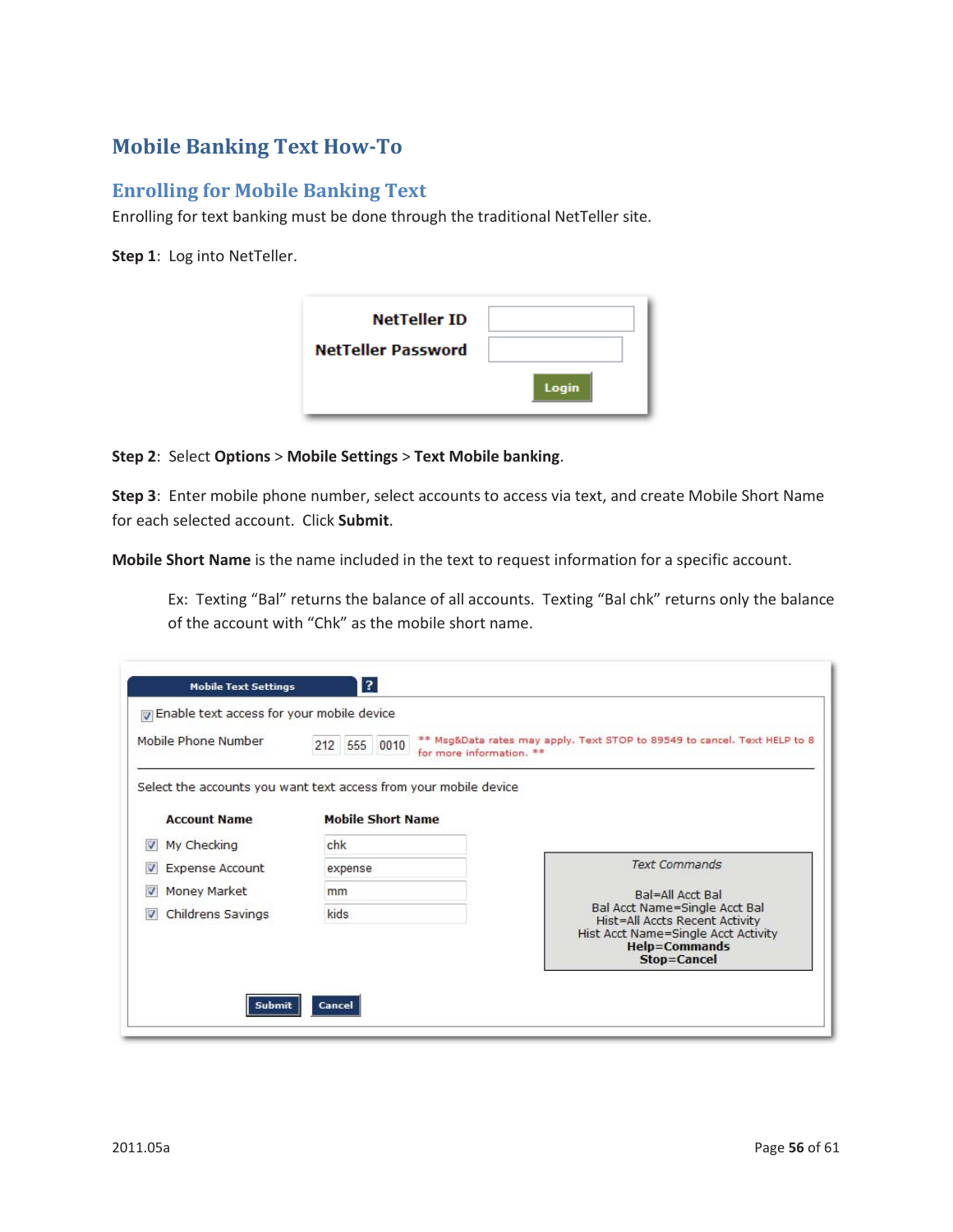**Step 4**: Review enrollment information. Check **I accept these full terms and conditions** and click **Confirm**.

|                                                                                                                                                                                                                 | <b>Mobile Text Settings</b>                                                                                                                                                                                                                 | $\mathbf{P}$     |      |                          |                                                                                                                                                                                 |
|-----------------------------------------------------------------------------------------------------------------------------------------------------------------------------------------------------------------|---------------------------------------------------------------------------------------------------------------------------------------------------------------------------------------------------------------------------------------------|------------------|------|--------------------------|---------------------------------------------------------------------------------------------------------------------------------------------------------------------------------|
| Mobile Validation Code:                                                                                                                                                                                         |                                                                                                                                                                                                                                             | 10672            |      |                          |                                                                                                                                                                                 |
| FI Text Number:                                                                                                                                                                                                 |                                                                                                                                                                                                                                             | 89549            |      |                          |                                                                                                                                                                                 |
| Mobile Phone Number:                                                                                                                                                                                            |                                                                                                                                                                                                                                             | $(212)$ 555-0010 |      | for more information. ** | ** Msg&Data rates may apply. Text STOP to 89549 to cancel. Text HELP to 8                                                                                                       |
| <b>Text Delivery</b>                                                                                                                                                                                            | <b>Account Name</b>                                                                                                                                                                                                                         |                  |      | <b>Mobile Short Name</b> |                                                                                                                                                                                 |
| <b>YFS</b>                                                                                                                                                                                                      | My Checking                                                                                                                                                                                                                                 |                  | chk  |                          |                                                                                                                                                                                 |
| <b>YES</b>                                                                                                                                                                                                      | <b>Expense Account</b>                                                                                                                                                                                                                      |                  |      | expense                  | <b>Text Commands</b>                                                                                                                                                            |
| <b>YFS</b>                                                                                                                                                                                                      | Money Market                                                                                                                                                                                                                                |                  | mm   |                          |                                                                                                                                                                                 |
| <b>YES</b>                                                                                                                                                                                                      | Childrens Savings                                                                                                                                                                                                                           |                  | kids |                          | <b>Bal=All Acct Bal</b><br>Bal Acct Name=Single Acct Bal<br>Hist=All Accts Recent Activity<br>Hist Acct Name=Single Acct Activity<br><b>Help=Commands</b><br><b>Stop=Cancel</b> |
|                                                                                                                                                                                                                 | Toast of the Town Bank ("We" or "Us") endeavors to provide you with the highest quality Mobile Internet<br>banking available. This Agreement states our obligations with respect to our Mobile Internet banking<br>service (the "Service"). |                  |      |                          |                                                                                                                                                                                 |
| 1. We will use reasonable efforts to make the Service available for your use on a continuous basis. The<br>Service may be unavailable for short periods of time for regular or emergency system maintenance. We |                                                                                                                                                                                                                                             |                  |      |                          |                                                                                                                                                                                 |
| $\mathbb{\nabla}$ I accept these full terms and conditions                                                                                                                                                      |                                                                                                                                                                                                                                             |                  |      |                          |                                                                                                                                                                                 |
| <b>Edit</b><br>Confirm                                                                                                                                                                                          | Cancel                                                                                                                                                                                                                                      |                  |      |                          |                                                                                                                                                                                 |
|                                                                                                                                                                                                                 |                                                                                                                                                                                                                                             |                  |      |                          |                                                                                                                                                                                 |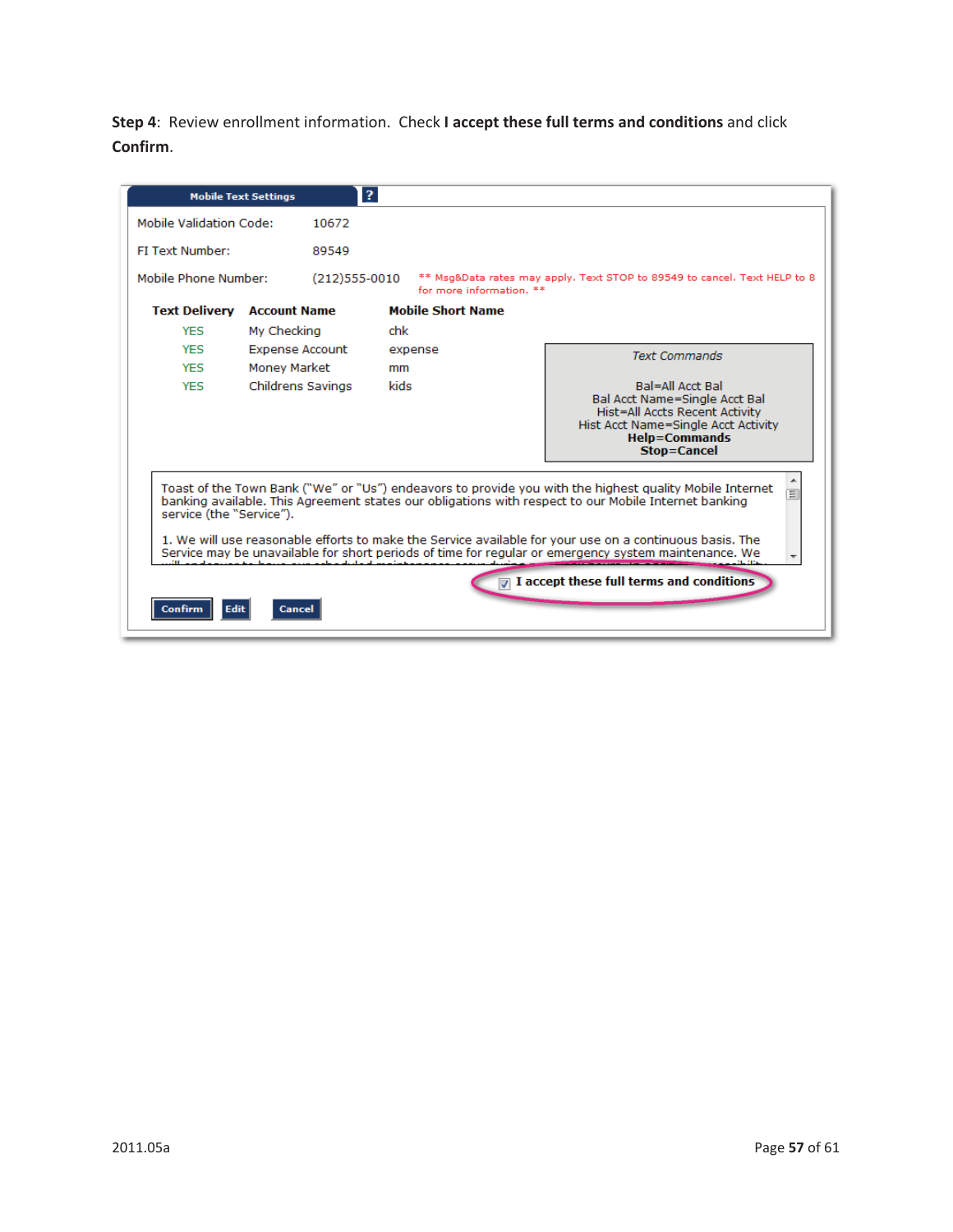**Step 5**: Text the **validation code** provided on the confirmation screen to 89549 to complete the enrollment process.

| <b>Mobile Text Settings</b> | $\overline{?}$        |                                                                                               |                                                                              |
|-----------------------------|-----------------------|-----------------------------------------------------------------------------------------------|------------------------------------------------------------------------------|
| Mobile Validation Code:     | 66912                 |                                                                                               |                                                                              |
| FI Text Number:             |                       |                                                                                               |                                                                              |
| Mobile Phone Number:        | $(913)231 - 2056$     | ** Msg&Data rates may apply. Text STOP to to cancel. Text HELP to for more<br>information. ** |                                                                              |
| <b>Text Delivery</b>        | <b>Account Name</b>   | <b>Mobile Short Name</b>                                                                      |                                                                              |
| <b>NO</b>                   | Savings 0002          |                                                                                               |                                                                              |
| <b>YES</b>                  | <b>FREE CHK 00002</b> | Chk <sub>2</sub>                                                                              |                                                                              |
| <b>YES</b>                  | <b>FREE CHK 00001</b> | Chk <sub>1</sub>                                                                              | <b>Text Commands</b>                                                         |
| <b>NO</b>                   | <b>Bus DDA 0002</b>   |                                                                                               | Bal=All Acct Bal                                                             |
| <b>YES</b>                  | <b>Bus DDA 0001</b>   | <b>DDA</b>                                                                                    | Bal Acct Name=Single Acct Bal                                                |
| <b>NO</b>                   | Reg DDA 0007          |                                                                                               | <b>Hist=All Accts Recent Activity</b><br>Hist Acct Name=Single Acct Activity |
| <b>NO</b>                   | Savings 0001          |                                                                                               | <b>Help=Commands</b>                                                         |
| <b>NO</b>                   | Reg DDA 0002          |                                                                                               | Stop=Cancel                                                                  |
| <b>NO</b>                   | Reg DDA 0008          |                                                                                               |                                                                              |